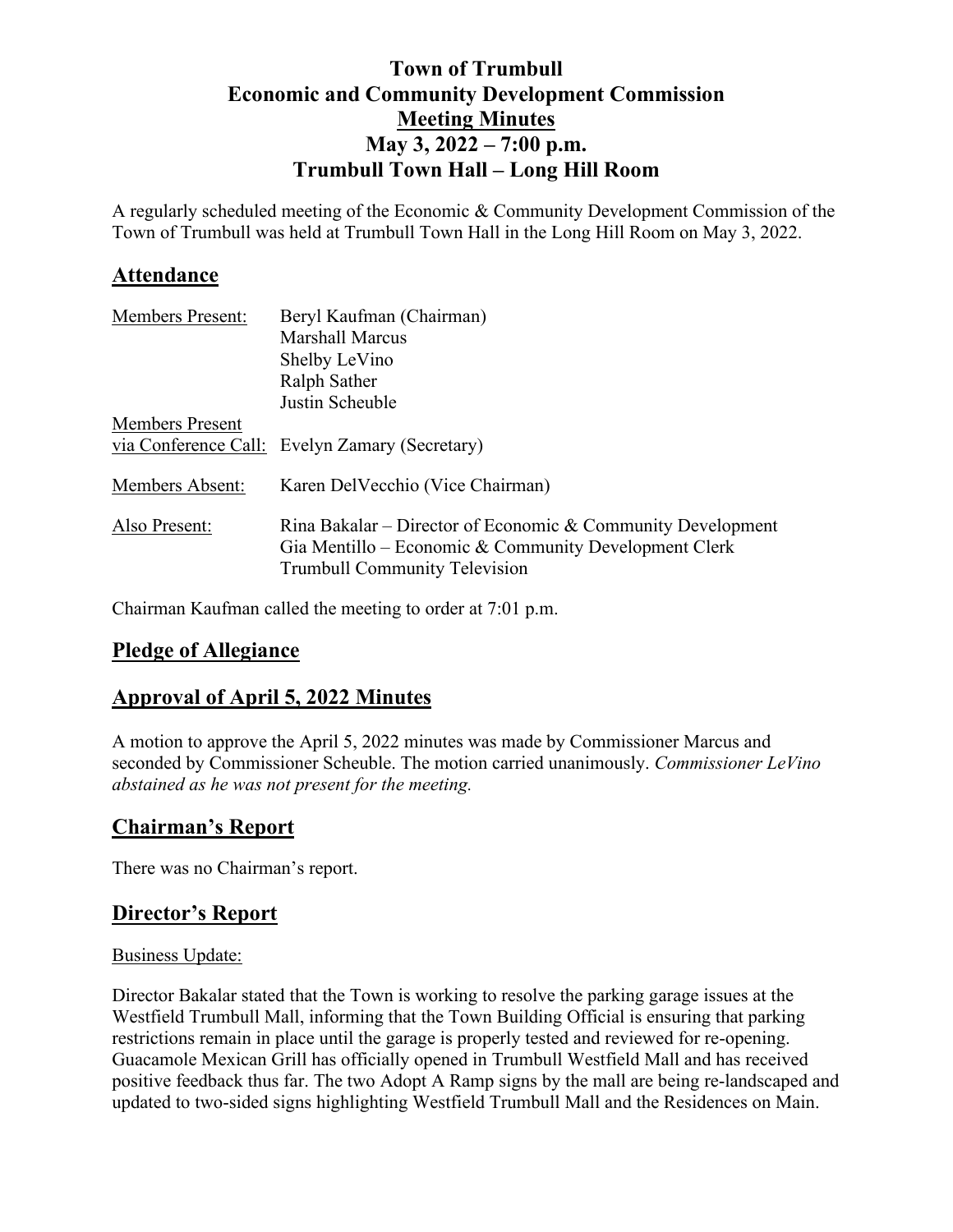As for Trumbull Center, vacant spaces are being filled. Patrick Fahy is taking over the former Bianco Rosso space, turning it into a family friendly, gathering place, which he hopes to open by the end of the Summer. Next door, Pure Med Spa has officially opened. There are 3-4 other prospective tenants seeking space in Trumbull Center. Also, Next Chapter Bookstore is doing well and working to increase marketing efforts.

The Director informed that the Town would conduct a restaurant week this year. Though several businesses are already interested, there have been requests for varying options regarding how a business can participate. This will be in late September.

The Director stated that the Main Street Dollar program has received good feedback and she hopes to conduct another similar program later in the year and is seeking additional funding to do so.

Several new businesses moved into the Cambridge Drive area, including Synergy Healthcare (from Fairfield) and a medical practice (from Bridgeport). The property at 6 Cambridge Drive is under contract for sale, additional details will follow in the upcoming months. The Director noted the property will not be used for housing.

Director Bakalar stated she is working on an article titled "Vacancy to Vibrancy" for the Bridgeport Regional Business Council's (BRBC) Region Magazine.

The Director informed that the First Selectman's State of the Town Address, hosted by BRBC, will be on May 11<sup>th</sup> and encouraged Commissioners to attend.

Madison Pharmacy has received excellent feedback thus far, with specific mentions of superior customer service. Commissioner LeVino suggested that the owner speak with stakeholders of Madison Village to discuss opportunities for cross promotion. Chairman Kaufman stated that improved curb appeal would be beneficial and Commissioner Marcus stated that earlier hours of operation would be helpful though he understands the limitations of pharmacy coverage.

#### Community Development Update:

The project for the Nichols Area, which went to PZC for a pre-application review in February, will likely be presenting to PZC in June for a Zone Change, Commissioners were encouraged to attend.

The project located at 7190 Main Street is moving along. The area has been approved for a zone change and the site plan application should be coming soon. Commissioner LeVino asked why site work was occurring prior to site plan approval, and Director Bakalar clarified that there has been a fill permit given for the site.

#### Planning Update:

The Trumbull Center Corridor Plan has been finalized and is actively being used as a guide in considering various financial opportunities for the area.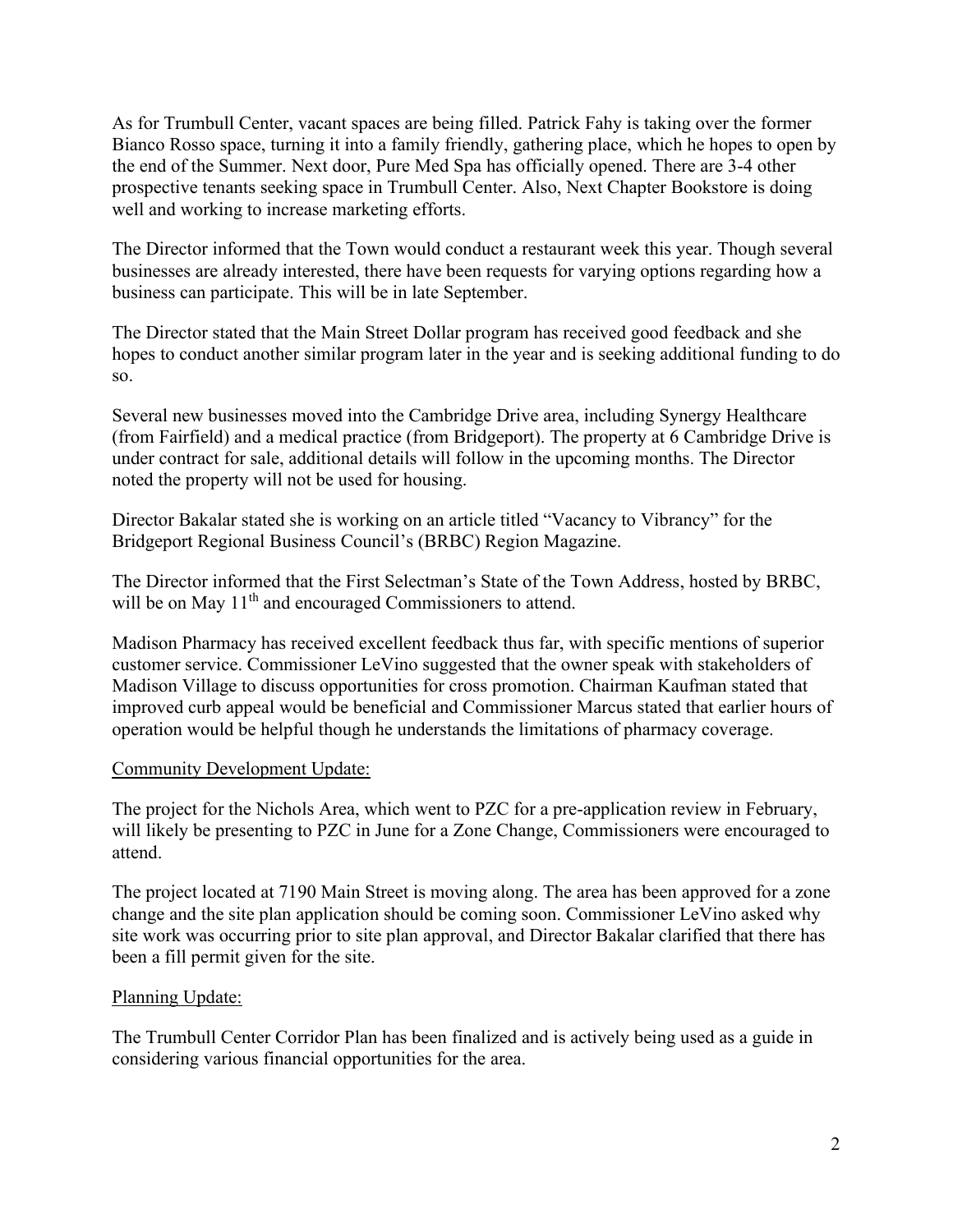The Town is still waiting to receive the approved funding from the State to put the Mall Study contract out for bid. Director Bakalar informed that she will be working with the First Selectman to put a review team together in order to pick the consulting team.

Commissioner Marcus asked for an update on the sidewalks that run through Gisella Place in the Long Hill Green Area. Director Bakalar stated that the sidewalks have been fully designed, but the Town is still waiting for the final approvals on the permit from DEEP that has to do with the culvert the sidewalk will go over. The sidewalks must be coordinated with the new traffic light which will go out to bid as soon as the State issues the authorization to proceed.

#### Grant Update:

The Town has received 1.5 Million dollars from the State Bond Commission for the Trumbull Veterans and First Responder Center. The Director informed that she has submitted three (3) applications for federal funding in the amount of 3 Million dollars: one to Senator Murphy, one to Senator Blumenthal, and another to Congressman Himes's offices.

Director Bakalar stated that the Town has been assigned a FEMA representative to help navigate upcoming grant opportunities related to Trumbull's long term recovery efforts.

### Event Update:

The Director stated she is working with the ECDC clerk and event team to distribute the flyers for the upcoming "Grow Your Home-Based Business." She asked Commissioners for their assistance in getting the word out to potential businesses. The event will offer networking opportunities, panel discussions on marketing and accessing capital, insights on accessing business technical assistance, and a resource table for highlighting participating businesses. She informed that the event is entirely free and not limited to Trumbull based businesses, though there will be a focus on those entities. Commissioner Marcus asked for digital copies of the flyer, stating that he would post it on various social media platforms.

Director Bakalar stated that the adaptive reuse project for Daniels Farm Road has been approved and offered Commissioners the opportunity to view a copy of the presentation.

Chairman Kaufman asked Commissioners whether they preferred to conduct meetings in-person or via videoconferencing going forward. Commissioner Marcus voiced concerns regarding the uptick in COVID-19 cases and stated a preference for virtual meetings as did Commissioner LeVino. Commissioners Scheuble and Sather both stated a preference for in-person meetings and noted that there is now the option to conference call into a meeting for those who have concerns. Commissioner Kaufman stated that the June  $7<sup>th</sup>$  ECDC meeting would be held virtually, noting that the Commission can determine in regarding how to conduct the August meeting.

Commissioner Marcus asked for an update on the opening of Sicily Coal Fired Pizza, the Italian restaurant located next to Mex on Main. The Director informed that the inside has been renovated though she is not sure when they will officially open.